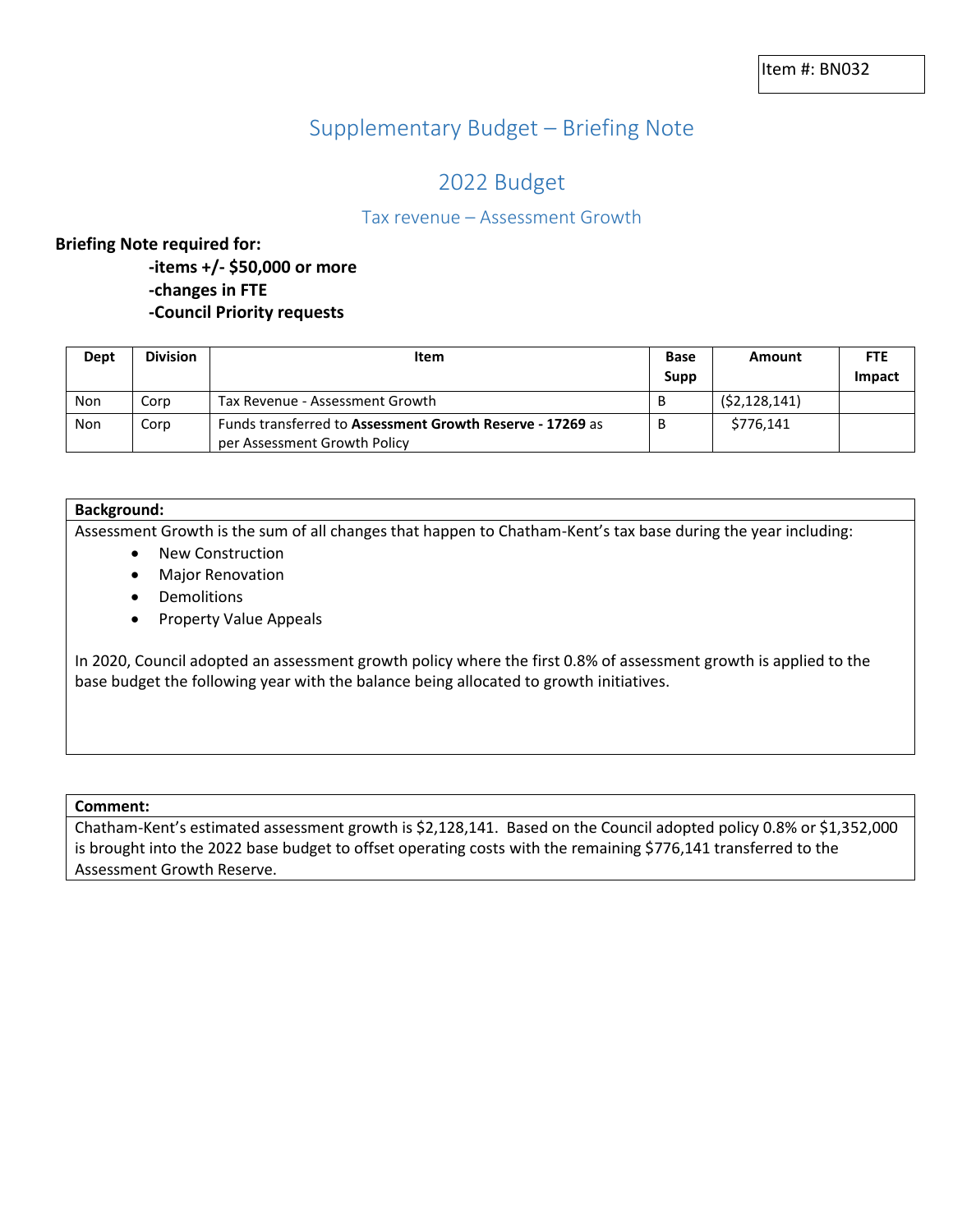## **Assessment Growth Policy**

## **1.0 Policy Statement and Purpose**

A policy to assist in formalizing a defined and transparent process for providing sustainable funding by establishing a priority framework for the allocation of assessment growth funds.

## **2.0 Scope**

This policy applies to the annual operating budget for the Property Tax Supported Budget.

## **3.0 Objectives**

## 3.1 Principals

- 3.1.1 Municipal departments that incur costs to provide existing core services to new growth areas are required to submit business cases to the Treasurer or designate.
- 3.1.2 The first available assessment growth funds, in the amount of 0.8% of total assessment, are applied to the operating budget in the year following the growth.
- 3.1.3 The next available assessment growth funds, if any, are applied to business cases approved by the Treasurer or designate and the Executive Management Team.
- 3.1.4 If business cases submitted by municipal departments exceed available assessment growth funding, then:
	- 3.1.4.1 Approved business cases will be allocated funding according to the following priority order, it being noted that funding allocations to municipal departments for costs due to a growth and expansion may be either one-time or permanent in nature:
		- 3.1.4.1.1 Unfunded costs for business cases approved from assessment growth in the prior year where full funding was not available;
		- 3.1.4.1.2 Business cases will be evaluated as to whether the service and/or funding could be deferred to the following year and whether significant service disruptions would occur if the service did not receive the current year growth funding.
	- 3.1.4.2 Unfunded business cases will be resubmitted for consideration in the following year.